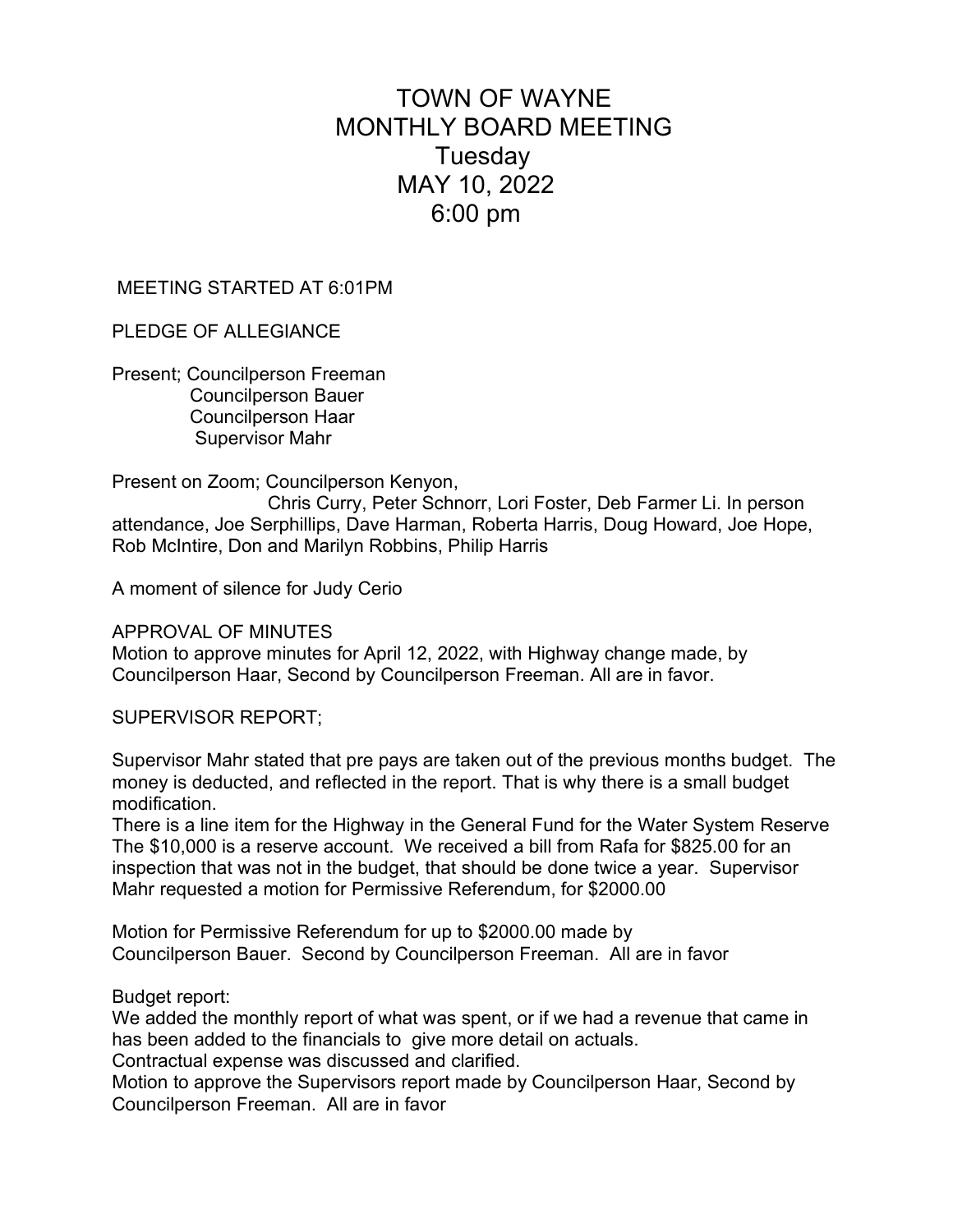Budget Modifications;

Resolution # 9,Regarding Building equipment vs Building grounds. The wrong account was charged, needs to be corrected.

In the middle item, the Special items contingency of \$5,575.00 is split between the Supervisors Contractual and the Central data processing web hosting. Carol Golden did some training and completed the AUD. She has not billed us yet, for the AUD, but Supervisor Mahr has taken the high-end figure quoted and added that to her training cost. That is why \$3175.00is being added to the Supervisors Contractual account. The Planning Board had more training funds budgeted than they were going to use, and the Zoning did not . So, we need to move money from Planning to Zoning. Motion to accept the Resolution, made by Councilperson Freeman, second by Councilperson Haar. All are in favor.

The AT&T invoice for \$29.00 to the wrong account. Motion made to approve modification, made by Councilperson Haar. Second by Councilperson Freeman. All are in favor.

The AUD for 2021 has been filed and Supervisor Mahr will be sending that out within the next week. Supervisor Mahr has asked Carol Golden to come in and review it with him and with our bookkeeper Jennelle Zonnevylle

The General Fund balance from beginning to the end of 2020 decreased by \$91,000, with an end of year adjustment of \$5,427.00, bringing the balance to approximately \$86,000.00. The balance increased in 2021. This was partially due to bills for 2021 that were not received by year end and \$153,00.00 were paid in 2022.

The Highway Fund balance went down \$62,000.00. The AUD shows the withdrawal that out of the fund of \$170,00.00 to put into the budget, as opposed to a tax increase for E. Lake Rd.

Regarding Mengel, Metzger and Barr, Supervisor Mahr sent letters of authorization as requested by them, to release their finding. Supervisor Mahr will hold a special Board Meeting with them to discuss the results.

Clerks Report;

Taxes were closed in April. We put in \$2300.00 into the bank. A separate check was made out for the Playground donation.

Motion made to approve the Clerks report made by Councilperson Haar, Second by Councilperson Freeman. All are in favor.

## Vouchers;

In the Highway vouchers there is a duplicate for  $\# 45$  and  $\# 52$ .  $\# 52$  will be deleted. Motion to approve the Vouchers, subject to deleting # 52, made by Councilperson Bauer, Second made by Councilperson Freeman. A letter is being sent to Harter Secrest stating what charges the Town feels are valid to be paid. All are in favor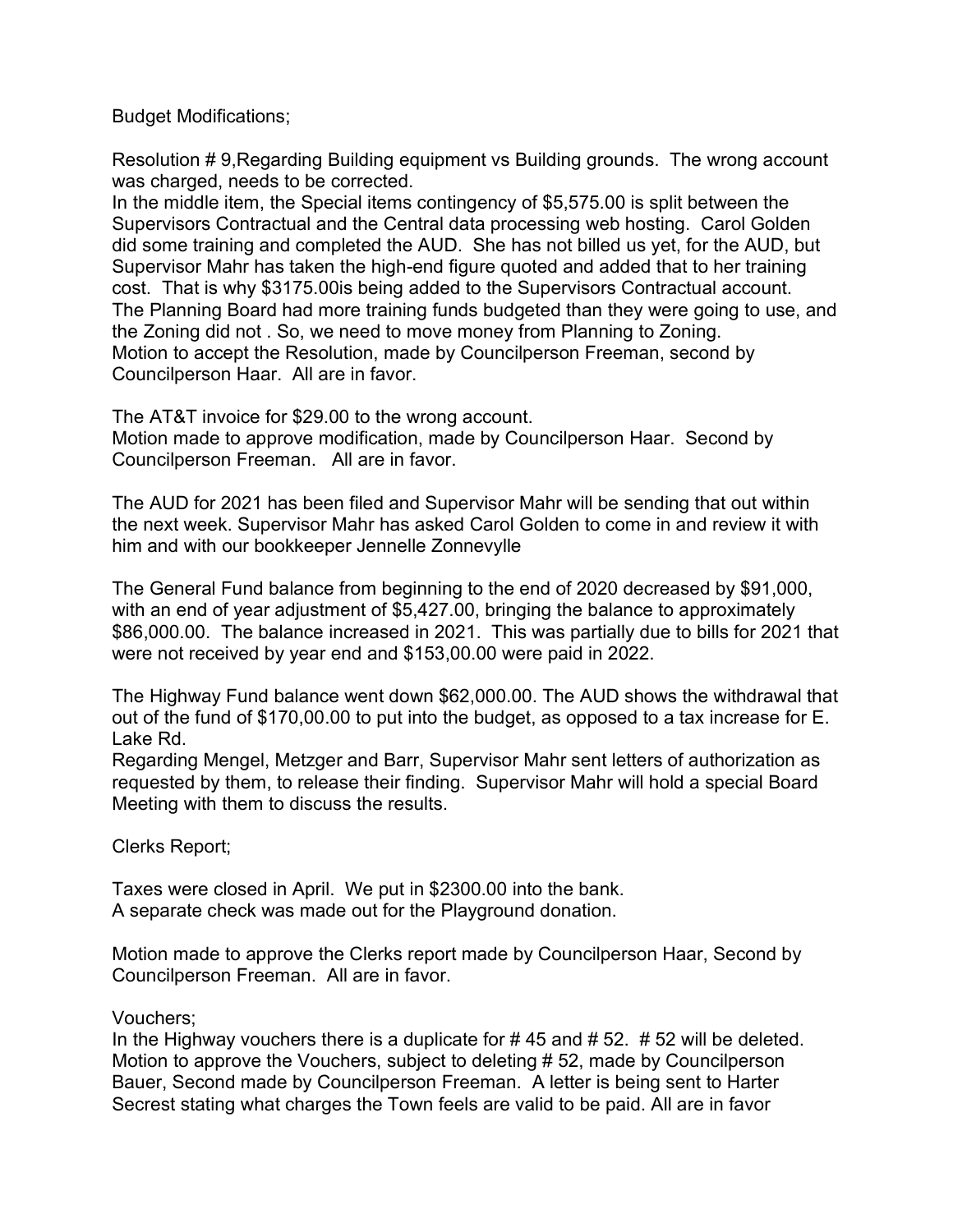Justice Report; No activity

Assessor Report; May 25, 2022 is tax grievance day

Highway Superintendent Report; See enclosed report Highway Superintendent would like to advertise for another machine equipment operator. For the new program POP, from Chips, the Town will be allotted \$17,680.36 so we will have a grand total of \$167,593.34, between the POP program and CHIPS The project on E. Lake Rd started on Monday. Town cleanup will be May 21, 2022 from 8:30 am until 3:00pm.

Code Officer– Planning -Zoning;

There was no Zoning meeting this month so the minutes are still a draft from April Planning minutes were approved for April

Code officer Gill Harrop reported as for the status on LUR changes. Supervisor Mahr spoke with Matt Sousa regarding the changer. Supervisor Mahr will send him an email describing the changes that the Zoning and Planning Boards want to make. Matt Sousa will give his input with any changes he wants to make. Then we will incorporate any input that he has and put in a Resolution to adopt these changes. Then we need to schedule a Public Hearing to see if there is any input to the changes. The laws are in place, we have to give an update.

The Flood plan is, as per FEMA, and the Fire and Building code is the 2020 version.

Ethics;

We are still missing some acknowledgement signatures. The Clerk will mail the forms to those who have not responded.

Watershed;

Letters will be sent to those who are due for inspections.

Dog Control Officer; The Rabies Clinic is Friday May 13, 2022 from 5pm-7pm

History Group;

They now have an Intern to do research, which will be funded under The American Rescue Act. The History Group would like to plant a tree in memory of Vinny Nykil. Web Statistics;

We are going to be moving to a new Web site. It will be easier for people to look up things about the town. We also want to get the Hometown Hero's on the Website.

Health Officer report;

Beth put out a report on Covid, that was very informative.